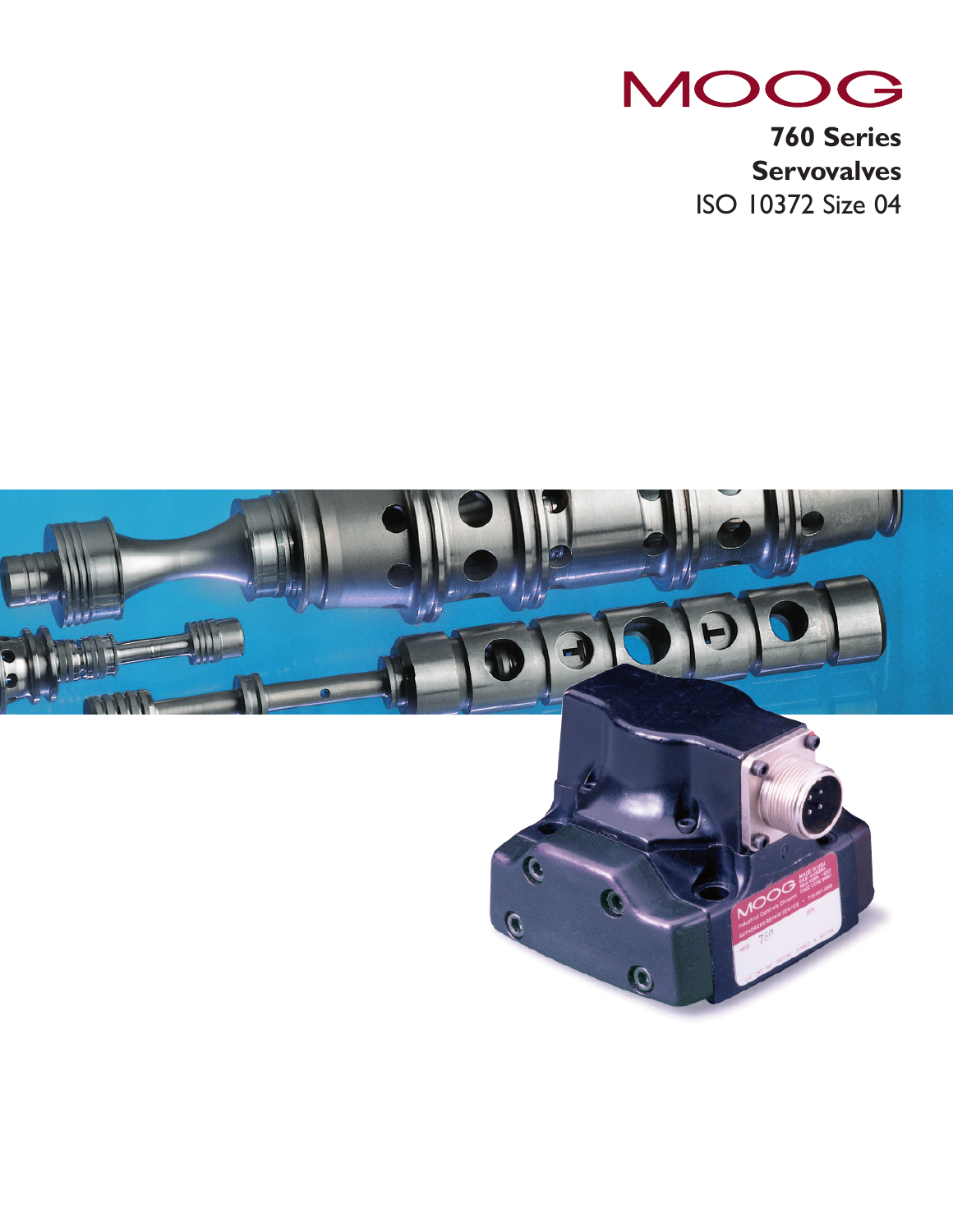# 760 SERIES **TWO STAGE SERVOVALVES**

## 760 SERIES SERVOVALVES

The 760 Series flow control servovalves are throttle valves for 3-, and preferably 4-way applications.They are a high performance, two-stage design that covers the range of rated flows from 1 to 15 gpm at 1000 psi valve drop.The output stage is a closed center, four-way, sliding spool.The pilot stage is a symmetrical doublenozzle and flapper, driven by a double air gap, dry torque motor. Mechanical feedback of spool position is provided by a

cantilever spring.The valve design is simple and rugged for dependable, long life operation.

These valves are suitable for electrohydraulic position, speed, pressure or force control systems with high dynamic response requirements.

#### **Principle of operation**

An electrical command signal (flow rate set point) is applied to the torque motor coils and creates a magnetic force which acts on the ends of the pilot stage armature.This causes a

deflection of armature/flapper assembly within the flexure tube. Deflection of the flapper restricts fluid flow through one nozzle which is carried through to one spool end, displacing the spool.

Movement of the spool opens the supply pressure port (P) to one control port while simultaneously opening the tank port (T) to the other control port. The spool motion also applies a force to the cantilever spring, creating a restoring torque on the armature/flapper assembly.

Once the restoring torque becomes equal to the torque from the magnetic forces, the armature/flapper assembly moves back to the neutral position, and the spool is held open in a state of equilibrium until the command signal changes to a new level.

In summary, the spool position is proportional to the input current and, with constant pressure drop across the valve, flow to the load is proportional to the spool position.

#### VALVE FEATURES

- $\geq$  2-stage design with dry torque motor
- ➣ Low friction double nozzle pilot stage
- $>$  High spool control forces
- $>$  High dynamics
- $\geq$  Rugged, long-life design
- $>$  High resolution, low hysteresis
- $\geq$  Completely set-up at the factory
- $>$  Optional fifth port for separate pilot supply
- ➣ Intrinsically safe or flameproof valve versions are available

The actual flow is dependent upon electrical command signal and valve pressure drop.The flow for a given valve pressure drop can be calculated using the square root function for sharp edge orifices:

 $Q = Q_N$  $\Delta p_N$ 

 $Q$  [gpm] = calculated flow  $Q_N$  [gpm] = rated flow <sup>∆</sup>p [psi] = actual valve pressure drop  $\Delta p_N$  [psi] = rated valve<br>pressure drop



This catalog is for users with technical knowledge.To ensure that all necessary characteristics for function and safety of the system are given, the user has to check the suitability of the products described here. In case of doubt, please contact Moog Inc.





Intrinsically safe valve versions are available for use in hazardous locations. Specific models are certified to FM,ATEX, CSA, and TIIS standards. Contact the factory for details.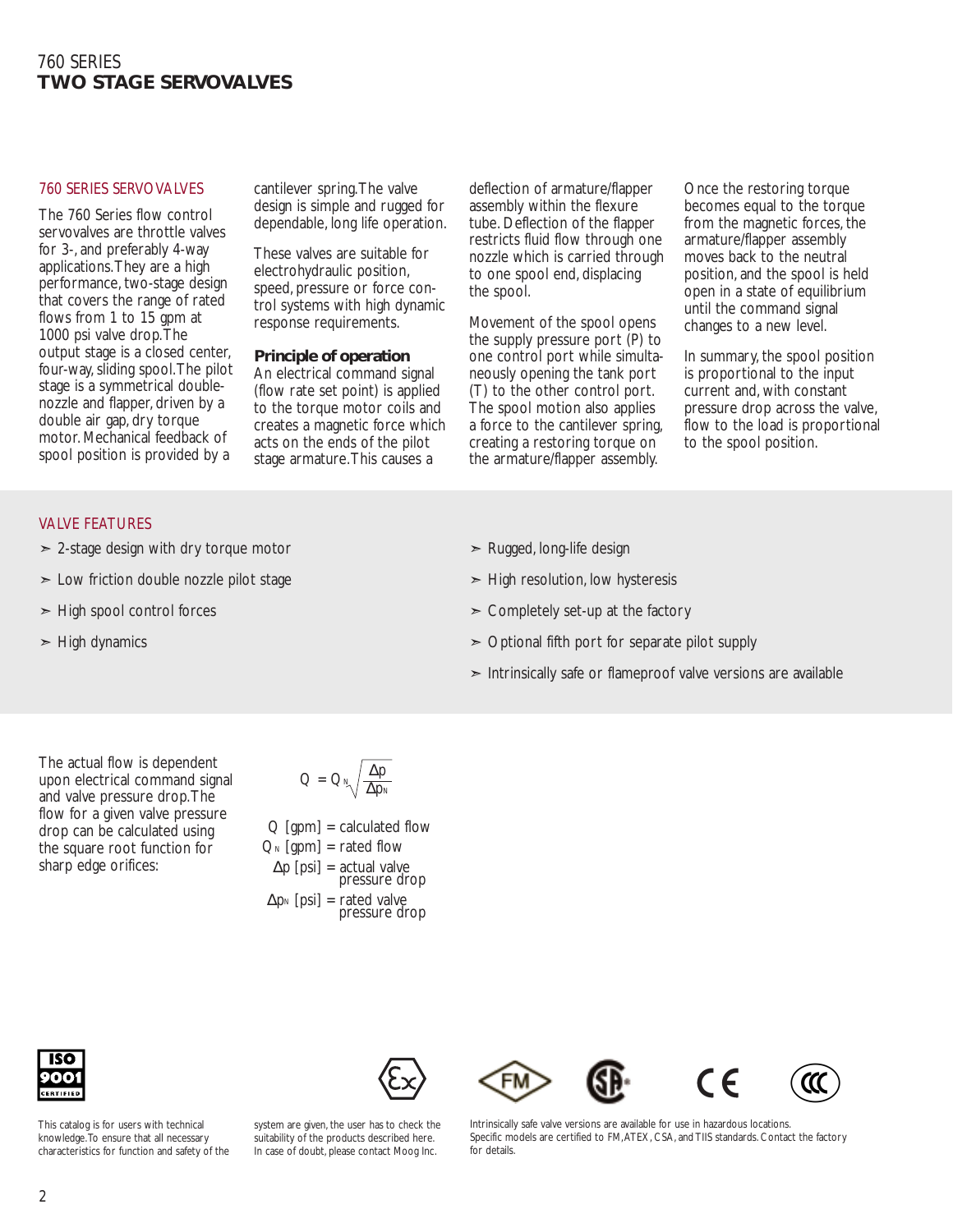# 760 SERIES **GENERAL TECHNICAL DATA**

## **Operating Pressure\*** ports  $\overline{P}$ ,  $X$ ,  $A$  and  $B$  up to 3,000 psi port T up to 3,000 psi **Temperature Range** Fluid -20°F to 275°F

**Seal Material<br>Operating Fluid** 

Ambient -20˚F to 275˚F **Compatible with common** hydraulic fluids, other fluids on request.

Recommended viscosity 60 – 450 SUS @ 100°F **System Filtration:** High pressure filter (without bypass, but with dirt alarm) mounted in the main flow and, if possible, directly upstream of the valve. Refer to Moog filtration catalog for recommended filtration scheme.

**Class of Cleanliness:** The cleanliness of the hydraulic fluid greatly effects the performance (spool positioning, high resolution) and wear (metering edges, pressure gain, leakage) of the servovalve. **Recommended Cleanliness Class**<br>For normal operation ISO 4406 < 14/11

For normal operation For longer life ISO 4406 < 13/10 **Filter Rating** recommended For normal operation  $B_{10} \ge 75$  (10 µm absolute)<br>For longer life  $B_5 \ge 75$  (5 µm absolute) For longer life  $B_5 \ge 75$  (5 µm absolute)<br>**Installation Operations** Any position, fixed or mo **Installation Operations** Any position, fixed or movable.<br>**Vibration** 30 g, 3 axes **Vibration** 30 g, 3 axes<br> **Weight** 1.13 lb (1.9) **Weight** 1.13 lb (1.91 lb for steel body)<br> **Degree of Protection** EN60529P: class IP65, with

EN60529P: class IP65, with mating connector mounted. **Shipping Plate** Delivered with an oil sealed shipping plate.

\* Maximum special order is 8,000 psi

\* \* Other seal material upon request



## **Valve Flow Diagram**

Valve flow for maximum valve opening (100% command signal) as a function of the valve pressure drop.

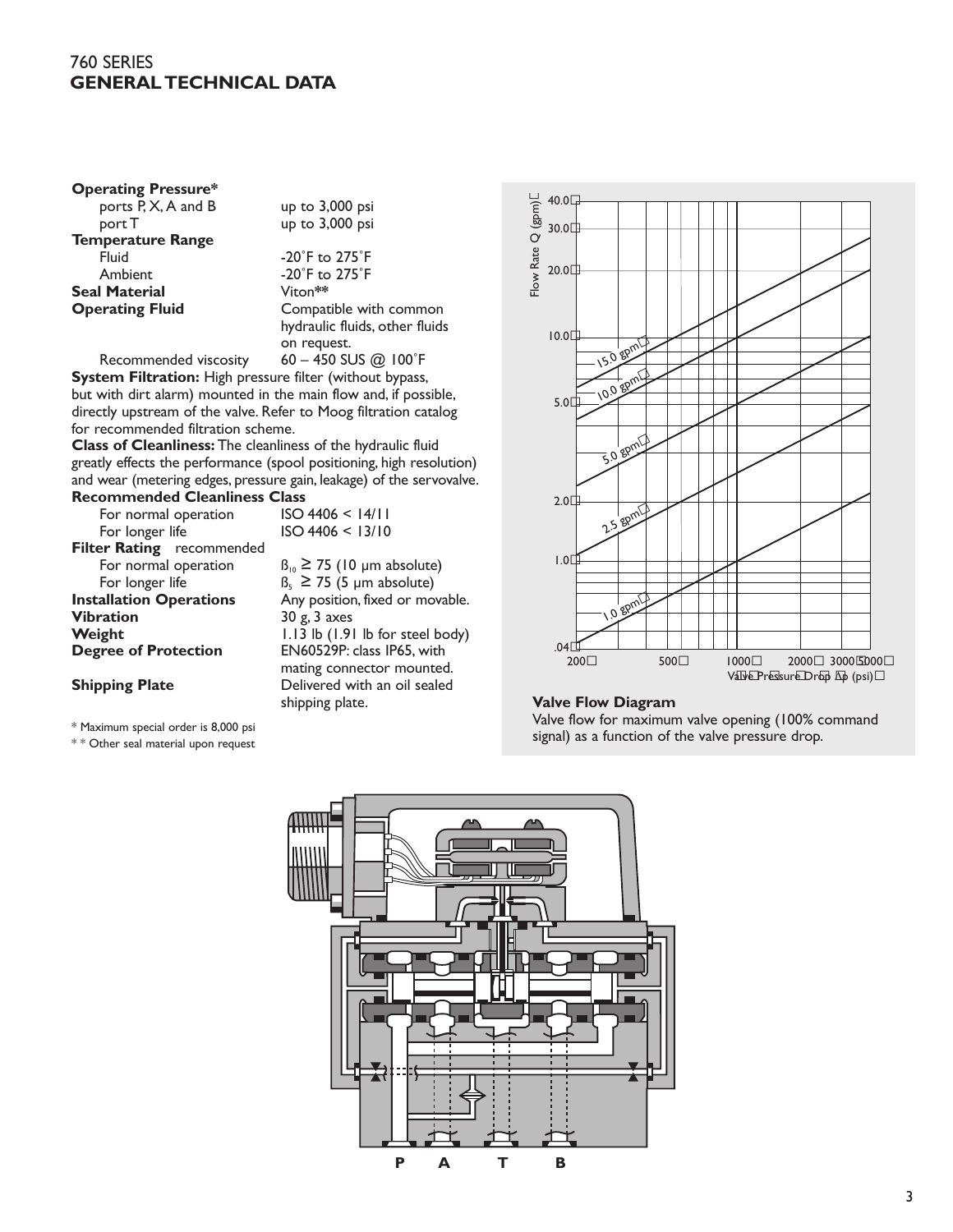# 760 SERIES **TECHNICAL DATA**

| ModelType<br><b>Mounting Pattern</b> |                                          |                         |                                     |                          | $760$ -<br>ISO 10372 - 04 - 04 - 0 - 92 |      |      |  |  |  |  |
|--------------------------------------|------------------------------------------|-------------------------|-------------------------------------|--------------------------|-----------------------------------------|------|------|--|--|--|--|
| <b>Valve Body Version</b>            |                                          |                         | 4-way                               |                          |                                         |      |      |  |  |  |  |
|                                      |                                          |                         | 2-stage with spool-bushing assembly |                          |                                         |      |      |  |  |  |  |
| <b>Pilot Stage</b>                   |                                          |                         |                                     | Nozzle/Flapper, Highflow |                                         |      |      |  |  |  |  |
| <b>Pilot Connection</b>              | Optional, Internal or External           |                         |                                     | X                        |                                         |      |      |  |  |  |  |
| <b>Rated Flow</b>                    | $(\pm 10\%)$ at $\Delta p_N = 1,000$ psi |                         |                                     |                          |                                         |      |      |  |  |  |  |
|                                      | Standard                                 | [gpm]                   | 1.0                                 | 2.5                      | 5.0                                     | 10.0 | 15.0 |  |  |  |  |
|                                      | High Response                            | [gpm]                   | 1.0                                 | 2.5                      | 5.0                                     | 10.0 | 15.0 |  |  |  |  |
| Response Time @ 3000 psi             | Standard                                 | [ms]                    | 6                                   | 6                        | 6                                       | 10   | 16   |  |  |  |  |
|                                      | High Response                            | [ms]                    | 4                                   | 4                        | 4                                       | 7    | 3    |  |  |  |  |
| Threshold*                           |                                          | $[\%]$                  |                                     |                          | 0.5                                     |      |      |  |  |  |  |
| Hysteresis*                          |                                          | [%]                     |                                     |                          | 3.0                                     |      |      |  |  |  |  |
| <b>Null Shift</b>                    | at $\Delta T = 100$ °F                   | $[\%]$                  |                                     |                          | < 2.0                                   |      |      |  |  |  |  |
| <b>Null Leakage Flow*</b>            | max.                                     | [gpm]                   |                                     |                          | 0.40 to 0.61                            |      |      |  |  |  |  |
| <b>Pilot Leakage Flow*</b>           | max.                                     | [gpm]                   |                                     |                          | 0.26                                    |      |      |  |  |  |  |
| <b>Spool Drive Area</b>              | Standard                                 | $[$ in <sup>2</sup> $]$ |                                     |                          | .076                                    |      |      |  |  |  |  |
|                                      | High Response                            | $[$ in <sup>2</sup> $]$ |                                     |                          | .053                                    |      |      |  |  |  |  |
|                                      | Super High Response                      | $[in^2]$                |                                     |                          | .025                                    |      |      |  |  |  |  |
|                                      |                                          |                         |                                     |                          |                                         |      |      |  |  |  |  |

\* Measured at 3,000 psi pilot or operating pressure

## **Typical Characteristic**

**Curves** with ±40% and ±100% input signal, measured at 3,000 pilot or operating pressure.

# **Standard Valves**



20 30 50 70 100 200 300 500 1000<br>
Frequency Response<br> **Frequency Response**<br> **of 1, 2.5, and 5 gpm Servovalves** 

-10 -6 -2 +2 0 -4 Amplitude Ratio (dB) -8

 $3000 \text{ ns}$ at 100˚F (38˚C) Rated Current: ±100% ±40%

10

+2 0 Amplitude Ratio (dB) -2 -4 120 -6 3000 psi DTE-24 at 100˚F (38˚C)  $\mathbb{R}$ 100 -8 Rated Current: 80 gg Phase lag (degrees) -10 ±40%  $\frac{1}{6}$ ±100%  $\pm$  $\top$ I٨ 20 40 Ŧ 10 20 30 50 70 100 200 300 500 1000<br>Frequency (Hz) **Frequency Response of 10 gpm Servovalves**



Phase lag (degrees)

80<br>60<br>40<br>20

 $\Box$ 

100 120



20 30 50 70 100 200 300 500 1000<br>Frequency (Hz)

**Frequency Response of 15 gpm Servovalves**

Phase lag (degrees)

ag

<sup>20</sup> ase 40 60 80 .<br>۱00 120

3000 psi DTE-24 at 100˚F (38˚C) Rated Current: ±100% ±40%

-10 -6 -2 +2 0 -4 Amplitude Ratio (dB) -8

10

# **High and Super High Response Valves**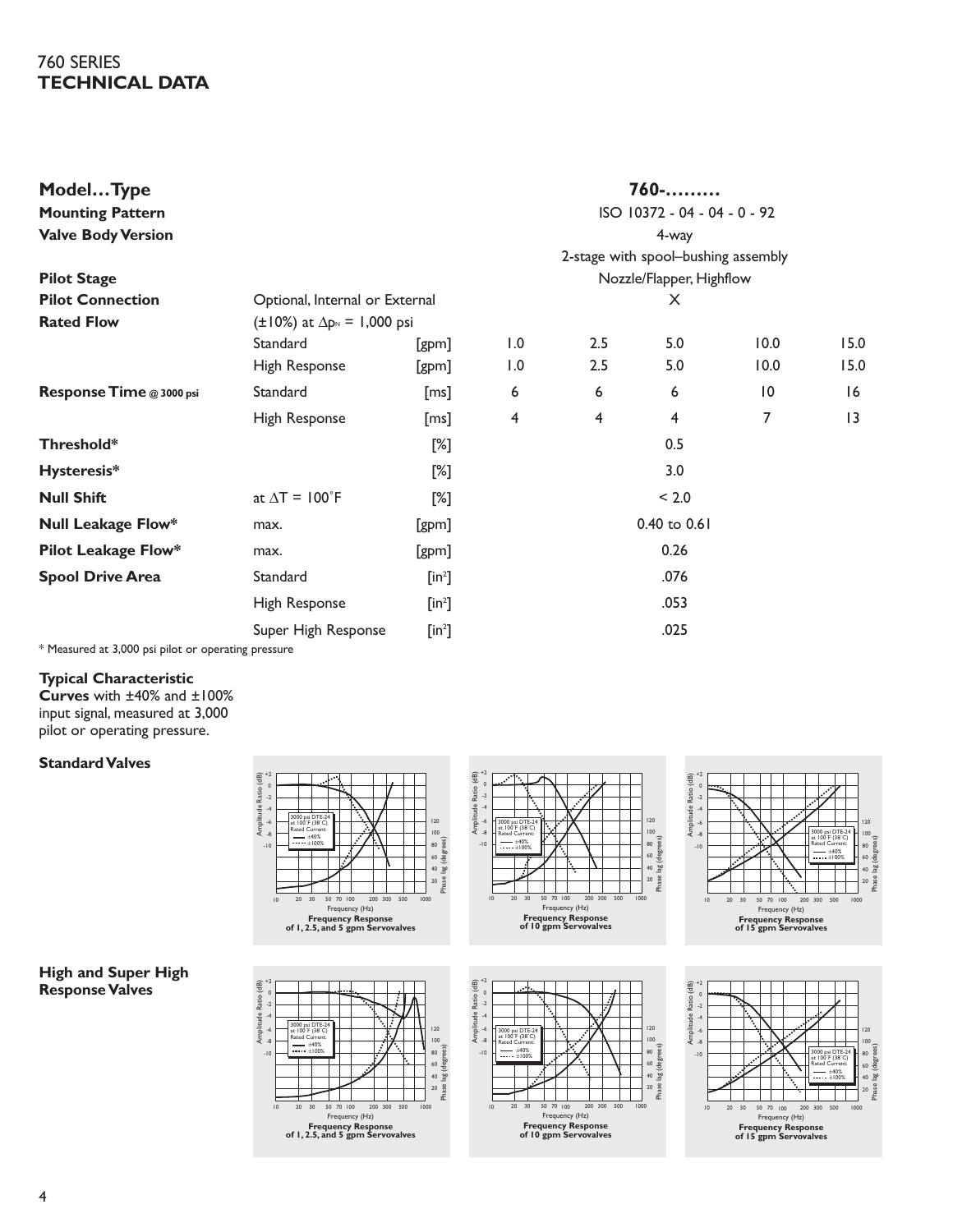# 760 SERIES **INSTALLATION DRAWINGS**



**The mounting manifold must conform to ISO 10372-04-04-0-92.** Surface to which valve is

mounted requires a  $\frac{32}{2}$  [ΔΔ] finish, flat within 0.001[0.03] TIR.

Standard electrical connector mates with MS3106F14S-2S or equivalent.

For external null adjust: Flow out of Port B will increase with clockwise rotation of null adjust (3/32 hex key)

Flow bias is continually varied for a given port as the null adjust is rotated.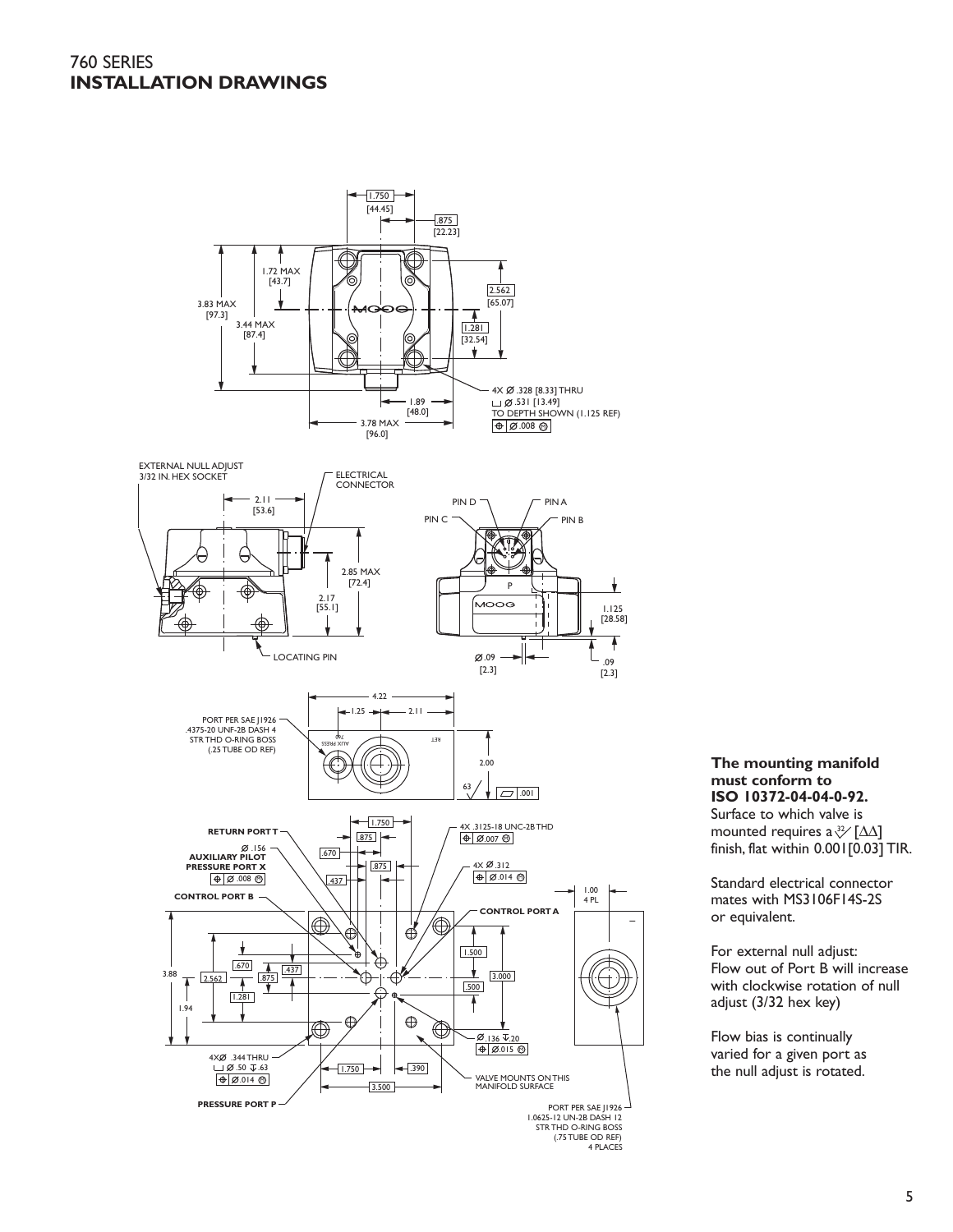# 760 SERIES **ELECTRICAL CONNECTIONS**

## **Rated current and coil resistance**

A variety of coils are available for 760 Series Servovalves, which offer a wide choice of rated current. See Table 1.

# **Coil connections**

A four-pin electrical connector (that mates with an MS3106/14S/2S) is standard. All four torque motor leads are available at the connector so external connections can be made for series, parallel, or differential operation.

760 Series Servovalves can be supplied on special order with other connectors or a pigtail.

#### **Servoamplifier**

The servovalve responds to input current, so a servoamplifier that has high internal impedance (as obtained with current feedback) should be used. This will reduce the effects of coil inductance and will minimize changes due to coil resistance variations.



Note: Before applying electrical signals the pilot stage has to be pressurized.

## TABLE 1

| <b>Nominal</b><br><b>Resistance</b> | <b>Recommended Rated Current-mA</b>                          |                     | <b>Approximate Coil Inductance*-Henrys</b> |                     |                       |  |  |  |
|-------------------------------------|--------------------------------------------------------------|---------------------|--------------------------------------------|---------------------|-----------------------|--|--|--|
| Per Coil at<br>77°F (25°C) $\Omega$ | Parallel,<br><b>Differential or Single</b><br>Coil Operation | <b>Series Coils</b> | <b>Single Coils</b>                        | <b>Series Coils</b> | <b>Parallel Coils</b> |  |  |  |
| 80                                  | ±40                                                          | ±20                 | 0.22                                       | 0.66                | 0.18                  |  |  |  |
| 200                                 | ±15                                                          | ±7.5                | 0.72                                       | 2.20                | 0.59                  |  |  |  |
| 1000                                | ±8                                                           | ±4                  | 3.20                                       | 9.70                | 2.60                  |  |  |  |

\* Measured at 50 Hz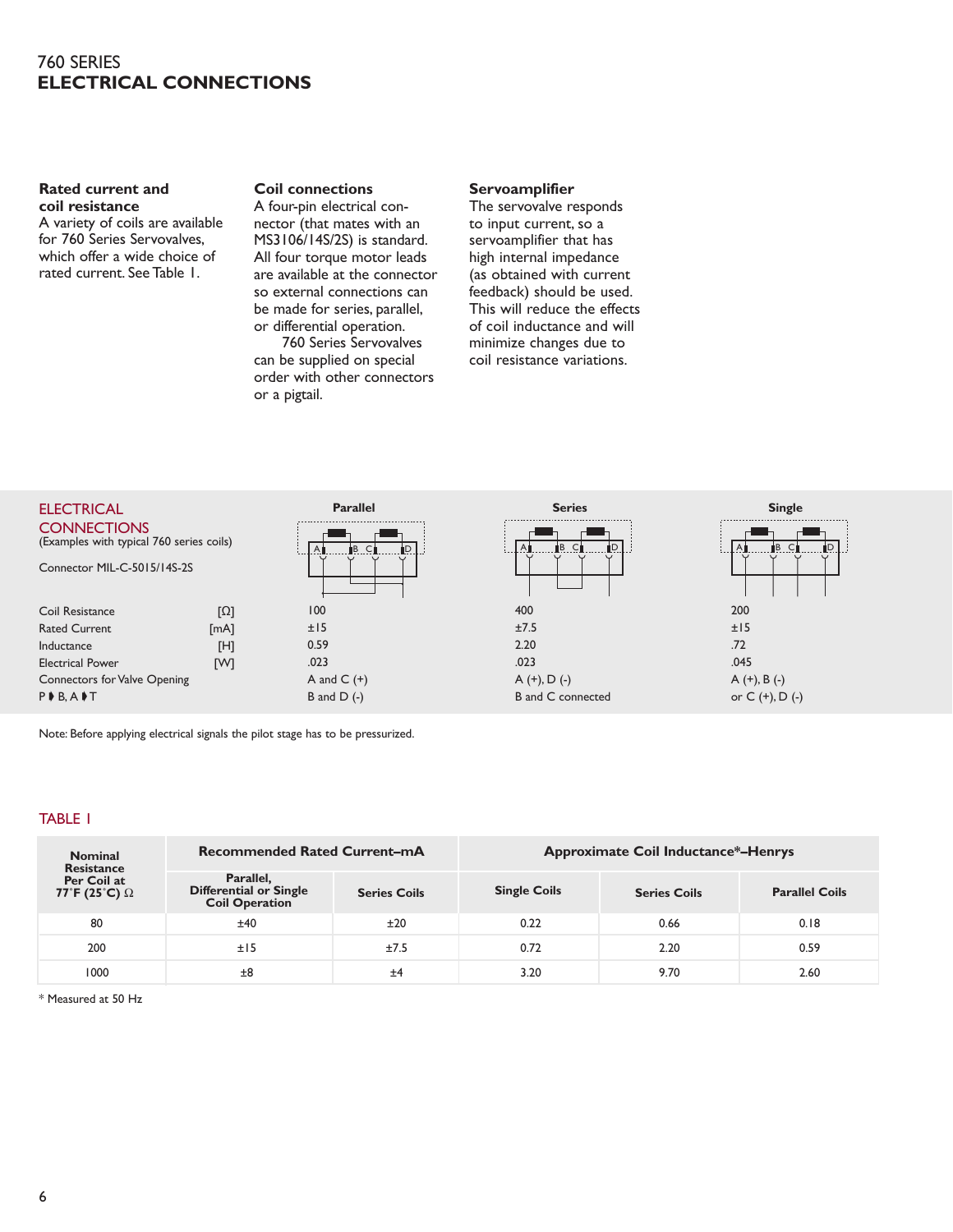# 760 SERIES **ORDERING INFORMATION SPARE PARTS AND ACCESSORIES**

| <b>Model Number</b>                                  |                                                                                                                                                         | <b>Type Designation</b> |           |           |           |           |           |           |                    |              |              |                      |                                              |
|------------------------------------------------------|---------------------------------------------------------------------------------------------------------------------------------------------------------|-------------------------|-----------|-----------|-----------|-----------|-----------|-----------|--------------------|--------------|--------------|----------------------|----------------------------------------------|
|                                                      | $\begin{array}{cccccccccccccc} \bullet & \bullet & \bullet & \bullet & \bullet & \bullet & \bullet & \bullet & \bullet \end{array}$<br>$\bullet$<br>760 |                         | $\bullet$ | $\bullet$ | $\bullet$ | $\bullet$ | $\bullet$ | $\bullet$ | $\bullet$          | $\bullet$    | $\bullet$    | $\bullet$            |                                              |
|                                                      |                                                                                                                                                         |                         |           |           |           |           |           |           |                    |              |              |                      |                                              |
|                                                      | <b>Optional Feature</b>                                                                                                                                 |                         |           |           |           |           |           |           |                    |              |              |                      | Signals for 100% Spool Stroke                |
|                                                      | Series specification                                                                                                                                    |                         |           |           |           |           |           |           |                    |              |              | 4                    | $±4$ mA series                               |
| К                                                    | Intrinsically safe                                                                                                                                      |                         |           |           |           |           |           |           |                    |              |              | н                    | $±7.5$ mA series                             |
| N                                                    | Flameproof                                                                                                                                              |                         |           |           |           |           |           |           |                    |              |              | L                    | $±20$ mA series                              |
|                                                      |                                                                                                                                                         |                         |           |           |           |           |           |           |                    |              |              | N                    | $±30$ mA series                              |
|                                                      | <b>Model Designation</b>                                                                                                                                |                         |           |           |           |           |           |           |                    |              |              | Z                    | $±100$ mA series                             |
|                                                      | Assigned at the factory                                                                                                                                 |                         |           |           |           |           |           |           |                    |              |              | Υ                    | Special signal (see spec. sheet)             |
|                                                      |                                                                                                                                                         |                         |           |           |           |           |           |           |                    |              |              |                      |                                              |
|                                                      | <b>Factory Identification (Revision Level)</b>                                                                                                          |                         |           |           |           |           |           |           |                    |              |              |                      | <b>Valve Connector</b>                       |
|                                                      |                                                                                                                                                         |                         |           |           |           |           |           |           |                    |              |              | А                    | 4-G (CA 02 COM) connector C1 (A) - side (RH) |
|                                                      | <b>Valve Version</b>                                                                                                                                    |                         |           |           |           |           |           |           |                    |              |              | в                    | 4-G (CA 02 COM) connector C2 (B) - side (LH) |
| S                                                    | Standard response                                                                                                                                       |                         |           |           |           |           |           |           |                    |              |              | P                    | 4-G (CA 02 COM) connector P - side           |
| н                                                    | High response                                                                                                                                           |                         |           |           |           |           |           |           |                    |              |              | т                    | 4-G (CA 02 COM) connector R (T) – side       |
| $\mathsf{V}$                                         | Super high response                                                                                                                                     |                         |           |           |           |           |           |           |                    |              |              |                      |                                              |
|                                                      |                                                                                                                                                         |                         |           |           |           |           |           |           |                    |              |              | <b>Seal Material</b> |                                              |
|                                                      | <b>Rated Flow</b>                                                                                                                                       |                         |           |           |           |           |           |           |                    |              | $\mathsf{V}$ |                      | Fluorocarbon                                 |
|                                                      | $Q_N$ [gpm] at $\Delta p_N = 1,000$ psi                                                                                                                 |                         |           |           |           |           |           |           |                    |              | N            | <b>NBR</b>           |                                              |
|                                                      | Standard<br><b>High Response</b>                                                                                                                        |                         |           |           |           |           |           |           |                    |              |              |                      | Others on request                            |
| 04                                                   | $\mathbf{1}$<br>$\overline{1}$                                                                                                                          |                         |           |           |           |           |           |           |                    |              |              |                      |                                              |
| 10                                                   | 2.5<br>2.5                                                                                                                                              |                         |           |           |           |           |           |           |                    |              |              |                      | <b>Pilot Connections and Pressure</b>        |
| 19                                                   | 5.0<br>5.0                                                                                                                                              |                         |           |           |           |           |           |           |                    |              |              | Pressure [psi]       | Supply                                       |
| 38                                                   | 10.0<br>10.0                                                                                                                                            |                         |           |           |           |           |           |           |                    | А            |              | 250 to 3,000         | internal                                     |
| 57                                                   | 15.0<br>15.0                                                                                                                                            |                         |           |           |           |           |           |           |                    | $\mathsf{C}$ |              | 250 to 3,000         | external                                     |
|                                                      |                                                                                                                                                         |                         |           |           |           |           |           |           |                    | J            |              | 250 to 5,000         | internal                                     |
|                                                      | Maximum Operating Pressure p <sub>p</sub> and Body Material                                                                                             |                         |           |           |           |           |           |           |                    | L            |              | 250 to 5,000         | external                                     |
| F                                                    | 3,000 psi aluminum                                                                                                                                      |                         |           |           |           |           |           |           |                    |              |              |                      |                                              |
| ĸ                                                    | 5,000 psi steel                                                                                                                                         |                         |           |           |           |           |           |           |                    |              |              |                      | Spool Position without Electrical Signal     |
| Q                                                    | 8,000 psi steel                                                                                                                                         |                         |           |           |           |           |           |           | M                  |              |              | Mid position         |                                              |
|                                                      |                                                                                                                                                         |                         |           |           |           |           |           |           |                    |              |              |                      |                                              |
|                                                      | <b>Main Spool Type</b>                                                                                                                                  |                         |           |           |           |           |           |           | <b>Pilot Stage</b> |              |              |                      |                                              |
| 4-way / axis cut / linear<br>$\circ$                 |                                                                                                                                                         |                         |           |           | F         |           |           |           | Standard dynamics  |              |              |                      |                                              |
| 4-way / < +/-3% overlap - critical lap / linear<br>А |                                                                                                                                                         |                         |           |           | G         |           |           |           | Improved dynamics  |              |              |                      |                                              |
| D                                                    | 4-way / +/-10% overlap / linear                                                                                                                         |                         |           |           |           |           |           |           |                    |              |              |                      |                                              |
| $\overline{M}$                                       | 4-way / axis cut $p_c > 80\%$ of $p_p$ / linear                                                                                                         |                         |           |           |           |           |           |           |                    |              |              |                      |                                              |

**Preferred configurations highlighted. All combinations may not be available. Options may increase price and delivery. Technical changes are reserved.**

## SPARE PARTS AND ACCESSORIES

| O-Rings (included in delivery), |                                                               | FPM 85 Shore                   |           |  |  |  |  |
|---------------------------------|---------------------------------------------------------------|--------------------------------|-----------|--|--|--|--|
|                                 | for P.T.A and B                                               | ID 0.426 x 0.070               | 42082-022 |  |  |  |  |
|                                 | for $X$                                                       | ID 0.364 x 0.070               | 42082-013 |  |  |  |  |
|                                 | Mating Connector, waterproof IP 65 (not included in delivery) |                                |           |  |  |  |  |
|                                 |                                                               | P/N 49054F14S2S (MS3106F14S2S) |           |  |  |  |  |
|                                 | <b>Flushing Block</b>                                         | P/N 55124                      |           |  |  |  |  |

| Mounting Bolts (not included in delivery) |                 |  |  |  |
|-------------------------------------------|-----------------|--|--|--|
| 5/16 - 18 NC x 1-3/4 long (4 pieces)      | P/N A31324-228B |  |  |  |
| Replaceable Filter                        | P/N A01713-1    |  |  |  |
| Field Replaceable Filter Kit              | B52555RK4K1     |  |  |  |